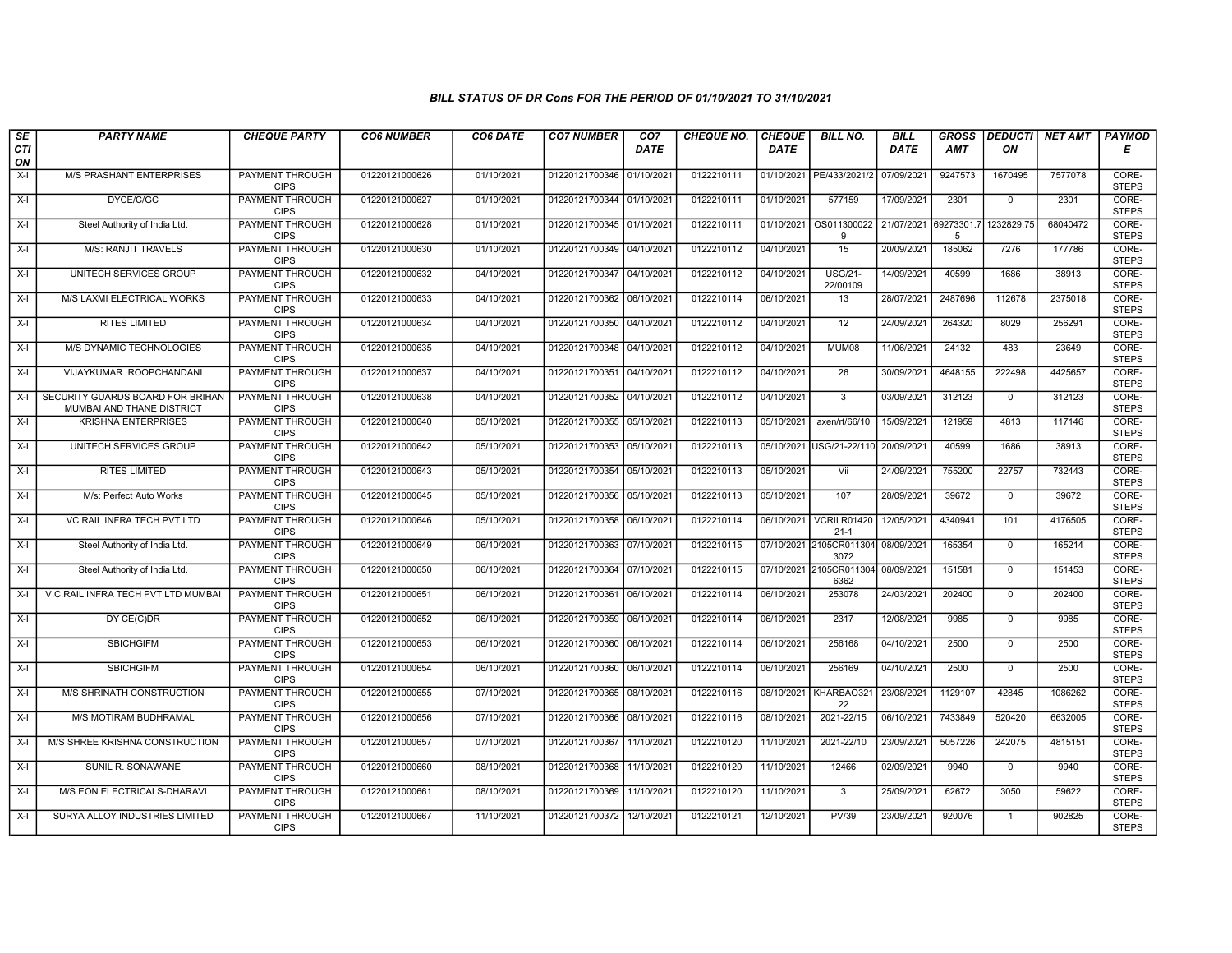## BILL STATUS OF DR Cons FOR THE PERIOD OF 01/10/2021 TO 31/10/2021

| SE        | <b>PARTY NAME</b>                                              | <b>CHEQUE PARTY</b>                   | <b>CO6 NUMBER</b> | CO6 DATE   | <b>CO7 NUMBER</b>         | CO <sub>7</sub> | <b>CHEQUE NO.</b> | <b>CHEQUE</b> | <b>BILL NO.</b>               | <b>BILL</b> | <b>GROSS</b> | <b>DEDUCTI</b> | NET AMT  | <b>PAYMOD</b>         |
|-----------|----------------------------------------------------------------|---------------------------------------|-------------------|------------|---------------------------|-----------------|-------------------|---------------|-------------------------------|-------------|--------------|----------------|----------|-----------------------|
| CTI<br>ON |                                                                |                                       |                   |            |                           | <b>DATE</b>     |                   | <b>DATE</b>   |                               | DATE        | AMT          | ON             |          | E                     |
| $X-I$     | M/S EON ELECTRICALS-DHARAVI                                    | <b>PAYMENT THROUGH</b><br><b>CIPS</b> | 01220121000668    | 11/10/2021 | 01220121700370 11/10/2021 |                 | 0122210120        | 11/10/2021    | 01                            | 12/08/2021  | 456276       | 41251          | 415025   | CORE-<br><b>STEPS</b> |
| $X-I$     | M/S SAMARTH ARCADES PVT.LTD (JV)                               | <b>PAYMENT THROUGH</b><br><b>CIPS</b> | 01220121000677    | 11/10/2021 | 01220121700371 11/10/2021 |                 | 0122210120        | 11/10/2021    | 2021-22/03                    | 07/09/2021  | 8290326      | 82954          | 7893524  | CORE-<br><b>STEPS</b> |
| $X-I$     | KAILASHCHANDRA DILIPKUMAR CONSTN<br>CONSTN PVT LTD             | PAYMENT THROUGH<br><b>CIPS</b>        | 01220121000679    | 12/10/2021 | 01220121700373 12/10/2021 |                 | 0122210121        | 12/10/2021    | BSU/2017/1/E<br>SC/4          | 02/09/2021  | 32337272     | 1547620        | 30789652 | CORE-<br><b>STEPS</b> |
| $X-I$     | M/S PRIME GIRIRAJ -KK (JV)                                     | PAYMENT THROUGH<br><b>CIPS</b>        | 01220121000680    | 12/10/2021 | 01220121700374 12/10/2021 |                 | 0122210121        | 12/10/2021    | 48                            | 08/10/2021  | 19960190     | 955338         | 19004852 | CORE-<br><b>STEPS</b> |
| $X-I$     | <b>SBICHGIPNVL</b>                                             | <b>PAYMENT THROUGH</b><br><b>CIPS</b> | 01220121000681    | 12/10/2021 | 01220121700375 12/10/2021 |                 | 0122210121        | 12/10/2021    | 681&ORS                       | 17/08/2021  | 11899        | $\overline{0}$ | 11899    | CORE-<br><b>STEPS</b> |
| X-I       | <b>SBICHGIPNVL</b>                                             | PAYMENT THROUGH<br><b>CIPS</b>        | 01220121000682    | 12/10/2021 | 01220121700375 12/10/2021 |                 | 0122210121        | 12/10/2021    | 6151&ORS                      | 17/11/2020  | 153692       | $\mathbf{0}$   | 153692   | CORE-<br><b>STEPS</b> |
| $X-I$     | DY CE(C)DR                                                     | PAYMENT THROUGH<br><b>CIPS</b>        | 01220121000683    | 12/10/2021 | 01220121700375 12/10/2021 |                 | 0122210121        | 12/10/2021    | 2353                          | 31/08/2021  | 9973         | $\mathbf 0$    | 9973     | CORE-<br><b>STEPS</b> |
| $X-I$     | M/S: AJANTA CONSTRUCTION CO                                    | PAYMENT THROUGH<br><b>CIPS</b>        | 01220121000685    | 12/10/2021 | 01220121700376 12/10/2021 |                 | 0122210122        | 12/10/2021    | 722811                        | 29/07/2021  | 76850        | $\mathbf 0$    | 76850    | CORE-<br><b>STEPS</b> |
| $X-I$     | M/S PRIME GIRIRAJ -KK (JV)                                     | <b>PAYMENT THROUGH</b><br><b>CIPS</b> | 01220121000686    | 13/10/2021 | 01220121700377 13/10/2021 |                 | 0122210123        | 13/10/2021    | bp/2016/5/esc/                | 05/08/2021  | 7532238      | 360522         | 7171716  | CORE-<br><b>STEPS</b> |
| $X-I$     | MAHARASHTRA STATE WELFARE BOARD<br>BLDG AND OTHER CONSTRUCTION | <b>PAYMENT THROUGH</b><br><b>CIPS</b> | 01220121000687    | 13/10/2021 | 01220121700378 13/10/2021 |                 | 0122210123        | 13/10/2021    | 256246                        | 13/10/2021  | 1525160      | $\mathbf 0$    | 1525160  | CORE-<br><b>STEPS</b> |
| $X-I$     | NAMITA WOODEN WORKS MUMBAI                                     | PAYMENT THROUGH<br><b>CIPS</b>        | 01220121000688    | 13/10/2021 | 01220121700379 13/10/2021 |                 | 0122210123        | 13/10/2021    | <b>HIRING/69/8</b>            | 04/10/2021  | 87791        | 3479           | 84312    | CORE-<br><b>STEPS</b> |
| $X-I$     | M/S THAKUR INFRA PROJECTS(P) LTD                               | <b>PAYMENT THROUGH</b><br><b>CIPS</b> | 01220121000689    | 13/10/2021 | 01220121700381            | 14/10/2021      | 0122210125        |               | 14/10/2021 BSU/2019/02/1<br>3 | 29/09/2021  | 7723197      | 369753         | 7353444  | CORE-<br><b>STEPS</b> |
| $X-I$     | <b>KASHISH SERVICES</b>                                        | PAYMENT THROUGH<br><b>CIPS</b>        | 01220121000690    | 13/10/2021 | 01220121700380            | 14/10/2021      | 0122210125        | 14/10/2021    | 142                           | 05/10/2021  | 44950        | 1756           | 43194    | CORE-<br><b>STEPS</b> |
| X-I       | M/s: Land Mark Corporation Pvt Ltd                             | PAYMENT THROUGH<br><b>CIPS</b>        | 01220121000692    | 14/10/2021 | 01220121700382            | 14/10/2021      | 0122210125        | 14/10/2021    | 25                            | 12/07/2021  | 2686356      | 128662         | 2557694  | CORE-<br><b>STEPS</b> |
| $X-I$     | JINESHWAR ENGINEERS ( CIVIL ) PVT LTD                          | PAYMENT THROUGH<br><b>CIPS</b>        | 01220121000695    | 14/10/2021 | 01220121700383 14/10/2021 |                 | 0122210125        | 14/10/2021    | 28                            | 14/09/2021  | 4497394      | 218609         | 4278785  | CORE-<br><b>STEPS</b> |
| $X-I$     | M/s: Land Mark Corporation Pvt Ltd                             | <b>PAYMENT THROUGH</b><br><b>CIPS</b> | 01220121000699    | 14/10/2021 | 01220121700384 14/10/2021 |                 | 0122210125        | 14/10/2021    | $\overline{27}$               | 12/10/2021  | 5720621      | 617109         | 5103512  | CORE-<br><b>STEPS</b> |
| $X-I$     | PAY & ACCOUNTS OFFICER(PTG) DDO<br>CODE 242719                 | PAYMENT THROUGH<br><b>CIPS</b>        | 01220121000700    | 14/10/2021 | 01220121700385 14/10/2021 |                 | 0122210126        | 18/10/2021    | RRP/5402/202<br>$1 - 22$      | 16/08/2021  | 8408         | $\mathbf 0$    | 8408     | CORE-<br><b>STEPS</b> |
| $X-I$     | M/S A.R.RAIL VIKAS SERVICES PVT.LTD                            | PAYMENT THROUGH<br><b>CIPS</b>        | 01220121000702    | 18/10/2021 | 01220121700386            | 19/10/2021      | 0122210127        | 19/10/2021    | ARMH01621<br>22A              | 27/08/2021  | 3679274      | 139387         | 3539887  | CORE-<br><b>STEPS</b> |
| $X-I$     | <b>SBICHGIPNVL</b>                                             | PAYMENT THROUGH<br><b>CIPS</b>        | 01220121000706    | 20/10/2021 | 01220121700387            | 20/10/2021      | 0122210128        | 20/10/2021    | 689&ORS                       | 01/09/2021  | 11995        | $\mathbf 0$    | 11995    | CORE-<br><b>STEPS</b> |
| $X-I$     | SHREE SOMNATH TRANSPORT SERVICE                                | <b>PAYMENT THROUGH</b><br><b>CIPS</b> | 01220121000707    | 20/10/2021 | 01220121700388 20/10/2021 |                 | 0122210128        | 20/10/2021    | $\overline{24}$               | 13/10/2021  | 719578       | 77663          | 641915   | CORE-<br><b>STEPS</b> |
| $X-I$     | Jay Travels                                                    | <b>PAYMENT THROUGH</b><br><b>CIPS</b> | 01220121000709    | 21/10/2021 | 01220121700391 22/10/2021 |                 | 0122210129        | 22/10/2021    | $2021 -$<br>22/221898         | 19/10/2021  | 100930       | $\mathbf 0$    | 100930   | CORE-<br><b>STEPS</b> |
| $X-I$     | PAY & ACCOUNTS OFFICER(PTG) DDO<br>CODE 242719                 | PAYMENT THROUGH<br><b>CIPS</b>        | 01220121000710    | 21/10/2021 | 01220121700390 21/10/2021 |                 | 0122210129        | 22/10/2021    | RRP/6232/202<br>$1 - 22$      | 03/09/2021  | 5606         | $\mathbf 0$    | 5606     | CORE-<br><b>STEPS</b> |
| $X-I$     | NEMI ENGINEERING SERVICES                                      | PAYMENT THROUGH<br><b>CIPS</b>        | 01220121000711    | 21/10/2021 | 01220121700392 22/10/2021 |                 | 0122210129        | 22/10/2021    | 12472                         | 13/10/2021  | 5162058      | $\mathbf{0}$   | 5162058  | CORE-<br><b>STEPS</b> |
| X-I       | PAY & ACCOUNTS OFFICER(PTG) DDO<br>CODE 242719                 | <b>PAYMENT THROUGH</b><br><b>CIPS</b> | 01220121000713    | 21/10/2021 | 01220121700390 21/10/2021 |                 | 0122210129        | 22/10/2021    | RRP/6233/202<br>$1 - 22$      | 03/09/2021  | 5606         | $\mathbf 0$    | 5606     | CORE-<br><b>STEPS</b> |
| $X-I$     | DYCE/C/GC                                                      | <b>PAYMENT THROUGH</b><br><b>CIPS</b> | 01220121000714    | 21/10/2021 | 01220121700389 21/10/2021 |                 | 0122210129        | 22/10/2021    | DyCE/07                       | 11/10/2021  | 11470        | $\Omega$       | 11470    | CORE-<br><b>STEPS</b> |
| $X-I$     | THE INDIAN EXPRESS (P) LIMITED                                 | PAYMENT THROUGH<br><b>CIPS</b>        | 01220121000715    | 21/10/2021 | 01220121700393 22/10/2021 |                 | 0122210129        | 22/10/2021    | MH10307961                    | 24/09/2021  | 20790        | 416            | 20374    | CORE-<br><b>STEPS</b> |
| $X-I$     | THE INDIAN EXPRESS (P) LIMITED                                 | <b>PAYMENT THROUGH</b><br><b>CIPS</b> | 01220121000717    | 21/10/2021 | 01220121700393 22/10/2021 |                 | 0122210129        | 22/10/2021    | MH10307962                    | 24/09/2021  | 41893        | 838            | 41055    | CORE-<br><b>STEPS</b> |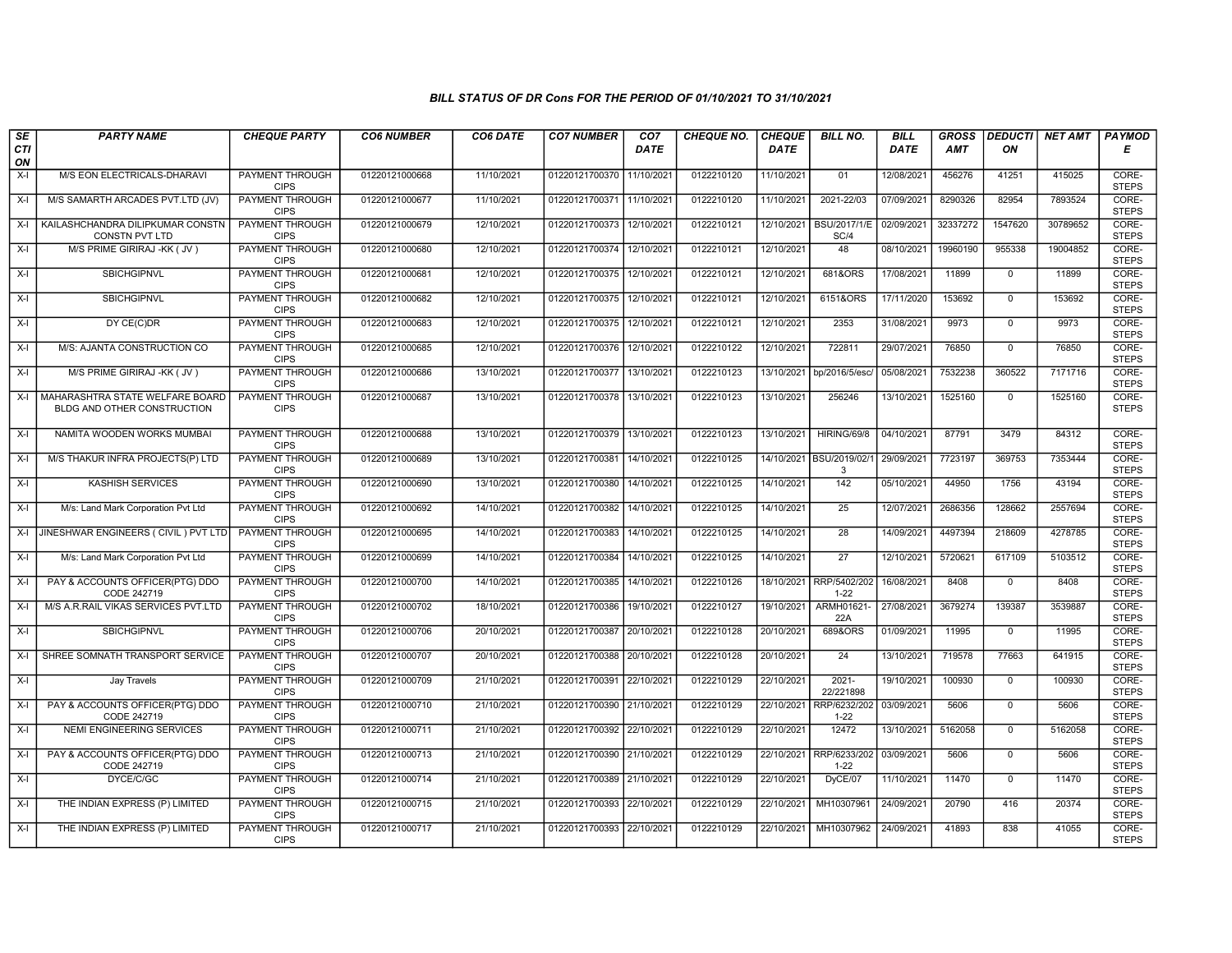## BILL STATUS OF DR Cons FOR THE PERIOD OF 01/10/2021 TO 31/10/2021

| $\overline{\mathsf{S}\mathsf{E}}$ | <b>PARTY NAME</b>                                             | <b>CHEQUE PARTY</b>                   | <b>CO6 NUMBER</b> | CO6 DATE   | <b>CO7 NUMBER</b>         | CO <sub>7</sub> | <b>CHEQUE NO.</b> | <b>CHEQUE</b> | <b>BILL NO.</b>                           | <b>BILL</b> | <b>GROSS</b>          |              | <b>DEDUCTI NET AMT</b> | <b>PAYMOD</b>         |
|-----------------------------------|---------------------------------------------------------------|---------------------------------------|-------------------|------------|---------------------------|-----------------|-------------------|---------------|-------------------------------------------|-------------|-----------------------|--------------|------------------------|-----------------------|
| CTI                               |                                                               |                                       |                   |            |                           | <b>DATE</b>     |                   | <b>DATE</b>   |                                           | <b>DATE</b> | AMT                   | ON           |                        | Е                     |
| ON                                |                                                               |                                       |                   |            |                           |                 |                   |               |                                           |             |                       |              |                        |                       |
| X-I                               | M/s: Sai Projects ( Mumbai) Pvt Ltd                           | <b>PAYMENT THROUGH</b><br><b>CIPS</b> | 01220121000718    | 22/10/2021 | 01220121700394            | 22/10/2021      | 0122210129        | 22/10/2021    | 2021-22/13                                | 19/10/2021  | 19299302              | 2081618      | 17217684               | CORE-<br><b>STEPS</b> |
| X-I                               | <b>DM ENTERPRISES</b>                                         | <b>PAYMENT THROUGH</b><br><b>CIPS</b> | 01220121000719    | 22/10/2021 | 01220121700395 22/10/2021 |                 | 0122210129        | 22/10/2021    | 16                                        | 20/10/2021  | 272208                | 10679        | 261529                 | CORE-<br><b>STEPS</b> |
| $X-I$                             | M/S POOJA CONSTRUCTION                                        | PAYMENT THROUGH<br><b>CIPS</b>        | 01220121000724    | 22/10/2021 | 01220121700396            | 22/10/202       | 0122210129        | 22/10/2021    | 08                                        | 05/10/2021  | 222694                | 10973        | 211721                 | CORE-<br><b>STEPS</b> |
| X-I                               | M/S KAILASHCHANDRA DILIPKUMAR<br>CONSTRUCTION PVT.LTD         | PAYMENT THROUGH<br><b>CIPS</b>        | 01220121000725    | 22/10/2021 | 01220121700399 25/10/2021 |                 | 0122210130        | 25/10/2021    | bsu/2019/68/12                            | 20/10/2021  | 3895604.75            | 186482.75    | 3709122                | CORE-<br><b>STEPS</b> |
| X-I                               | <b>KASHISH SERVICES</b>                                       | <b>PAYMENT THROUGH</b><br><b>CIPS</b> | 01220121000726    | 22/10/2021 | 01220121700398 25/10/2021 |                 | 0122210130        | 25/10/2021    | 141/2021                                  | 01/10/2021  | 134850                | 5366         | 129484                 | CORE-<br><b>STEPS</b> |
| $X-I$                             | SHREE SOMNATH TRANSPORT SERVICE                               | <b>PAYMENT THROUGH</b><br><b>CIPS</b> | 01220121000727    | 22/10/2021 | 01220121700397 22/10/202  |                 | 0122210129        | 22/10/2021    | $2021 -$<br>22/221897                     | 19/10/2021  | 318100                | $\mathbf 0$  | 318100                 | CORE-<br><b>STEPS</b> |
| X-I                               | ANJ CREATIONS PVT LTD                                         | PAYMENT THROUGH<br><b>CIPS</b>        | 01220121000731    | 25/10/2021 | 01220121700402 26/10/2021 |                 | 0122210131        | 26/10/2021    | anj/2021568                               | 29/12/2020  | 46434                 | 928          | 45506                  | CORE-<br><b>STEPS</b> |
| $X-I$                             | M/S CIMECHEL ELECTRIC PRIVATE<br>LIMITED                      | PAYMENT THROUGH<br><b>CIPS</b>        | 01220121000732    | 25/10/2021 | 01220121700400 26/10/2021 |                 | 0122210131        | 26/10/2021    | 05                                        | 14/10/2021  | 7287112               | 718363       | 6568749                | CORE-<br><b>STEPS</b> |
| $X-I$                             | M/S INTER PUBLICITY PVT.LTD.                                  | <b>PAYMENT THROUGH</b><br><b>CIPS</b> | 01220121000733    | 26/10/2021 | 01220121700402 26/10/2021 |                 | 0122210131        | 26/10/2021    | PR/234/10/20-<br>21                       | 04/11/2020  | 76057                 | $\mathbf{0}$ | 74536                  | CORE-<br><b>STEPS</b> |
| X-I                               | Steel Authority of India Ltd.                                 | <b>PAYMENT THROUGH</b><br><b>CIPS</b> | 01220121000734    | 26/10/2021 | 01220121700403 26/10/2021 |                 | 0122210132        | 27/10/2021    | 2105CR011304<br>3071                      | 08/09/2021  | 165354                | $\Omega$     | 165214                 | CORE-<br><b>STEPS</b> |
| $X-I$                             | M/S AKAR ADVERTISING & MARKETING<br>PVT.LTD                   | PAYMENT THROUGH<br><b>CIPS</b>        | 01220121000735    | 26/10/2021 | 01220121700402            | 26/10/2021      | 0122210131        | 26/10/2021    | 218/20-21                                 | 31/08/2020  | 97693                 | $\mathbf{0}$ | 95739                  | CORE-<br><b>STEPS</b> |
| $X-I$                             | UNITECH SERVICES GROUP                                        | PAYMENT THROUGH<br><b>CIPS</b>        | 01220121000736    | 26/10/2021 | 01220121700401 26/10/2021 |                 | 0122210131        | 26/10/2021    | <b>USG/21-</b><br>22/00126                | 21/10/2021  | 40599                 | 1686         | 38913                  | CORE-<br><b>STEPS</b> |
| $X-I$                             | UNITECH SERVICES GROUP                                        | <b>PAYMENT THROUGH</b><br><b>CIPS</b> | 01220121000737    | 27/10/2021 | 01220121700404            | 27/10/2021      | 0122210132        | 27/10/2021    | <b>USG/21-</b><br>22/00125                | 18/10/2021  | 40599                 | 1586         | 39013                  | CORE-<br><b>STEPS</b> |
| $X-I$                             | <b>M/S JAGDISH ENGG SERVICES</b>                              | <b>PAYMENT THROUGH</b><br><b>CIPS</b> | 01220121000740    | 27/10/2021 | 01220121700408            | 28/10/2021      | 0122210134        | 28/10/2021    | 07                                        | 21/10/2021  | 647829                | 28288        | 619541                 | CORE-<br><b>STEPS</b> |
| X-I                               | <b>EXCEL ENTERPRISES</b>                                      | PAYMENT THROUGH<br><b>CIPS</b>        | 01220121000742    | 27/10/2021 | 01220121700409 28/10/202  |                 | 0122210134        | 28/10/2021    | 030/21-22                                 | 22/07/2021  | 295354                | 26253        | 269101                 | CORE-<br><b>STEPS</b> |
| $X-I$                             | MARVEL ELECTRIC EQUIPMENTS PVT LTD                            | <b>PAYMENT THROUGH</b><br><b>CIPS</b> | 01220121000743    | 28/10/2021 | 01220121700410 28/10/2021 |                 | 0122210134        | 28/10/2021    | MEEPL/21-<br>22/134                       | 13/10/2021  | 2110029               | 206983       | 1903046                | CORE-<br><b>STEPS</b> |
| $X-I$                             | M/S THAKUR INFRA PROJECTS(P) LTD                              | <b>PAYMENT THROUGH</b><br><b>CIPS</b> | 01220121000745    | 28/10/2021 | 01220121700405 28/10/2021 |                 | 0122210134        | 28/10/2021    | CE/BSU/2019/<br>2/14                      | 25/10/2021  | 12087529              | 578525       | 11509004               | CORE-<br><b>STEPS</b> |
| X-I                               | Ms HarshThakur JV                                             | <b>PAYMENT THROUGH</b><br><b>CIPS</b> | 01220121000746    | 28/10/2021 | 01220121700406 28/10/2021 |                 | 0122210134        |               | 28/10/2021 BSU/2017/02/2 26/10/2021<br>8R |             | 13854877              | 663106       | 13191771               | CORE-<br><b>STEPS</b> |
| X-I                               | SAI PROJECTS - SAIDUTT JV                                     | PAYMENT THROUGH<br><b>CIPS</b>        | 01220121000748    | 28/10/2021 | 01220121700411 28/10/2021 |                 | 0122210134        | 28/10/2021    | 2021-22/03                                |             | 28/10/2021 46156681.5 | 4978378.5    | 41178303               | CORE-<br><b>STEPS</b> |
| $X-I$                             | KAILASHCHANDRA DILIPKUMAR CONSTN<br><b>CONSTN PVT LTD</b>     | <b>PAYMENT THROUGH</b><br><b>CIPS</b> | 01220121000752    | 29/10/2021 | 01220121700414            | 29/10/202       | 0122210135        | 29/10/2021    | CE/BSU/2017<br>1/31                       | 26/10/2021  | 10872366              | 520371       | 10351995               | CORE-<br><b>STEPS</b> |
| X-I                               | JOHNSON LIFTS PVT. LTD                                        | PAYMENT THROUGH<br><b>CIPS</b>        | 01220121000753    | 29/10/2021 | 01220121700412 29/10/2021 |                 | 0122210135        | 29/10/2021    | MH040119001<br>97                         | 22/10/2021  | 1160418               | 48278        | 1112140                | CORE-<br><b>STEPS</b> |
| $X-I$                             | SECURITY GUARDS BOARD FOR BRIHAN<br>MUMBAI AND THANE DISTRICT | <b>PAYMENT THROUGH</b><br><b>CIPS</b> | 01220121000755    | 29/10/2021 | 01220121700413 29/10/2021 |                 | 0122210135        | 29/10/2021    | 04                                        | 04/10/2021  | 311256                | $\mathbf{0}$ | 311256                 | CORE-<br><b>STEPS</b> |
| $X-I$                             | M/S JAGDISH ENGG SERVICES                                     | PAYMENT THROUGH<br><b>CIPS</b>        | 01220121000757    | 29/10/2021 | 01220121700416 29/10/2021 |                 | 0122210135        | 29/10/2021    | $\overline{1}$                            | 25/10/2021  | 3255138               | 324531       | 2930607                | CORE-<br><b>STEPS</b> |
| X-I                               | M/S. D. THAKKAR CONSTRUCTION<br>PVT.LTD                       | PAYMENT THROUGH<br><b>CIPS</b>        | 01220121000758    | 29/10/2021 | 01220121700415 29/10/2021 |                 | 0122210135        | 29/10/2021    | $2021 -$<br>22/221899                     | 19/10/2021  | 32307765              | $\Omega$     | 32307765               | CORE-<br><b>STEPS</b> |